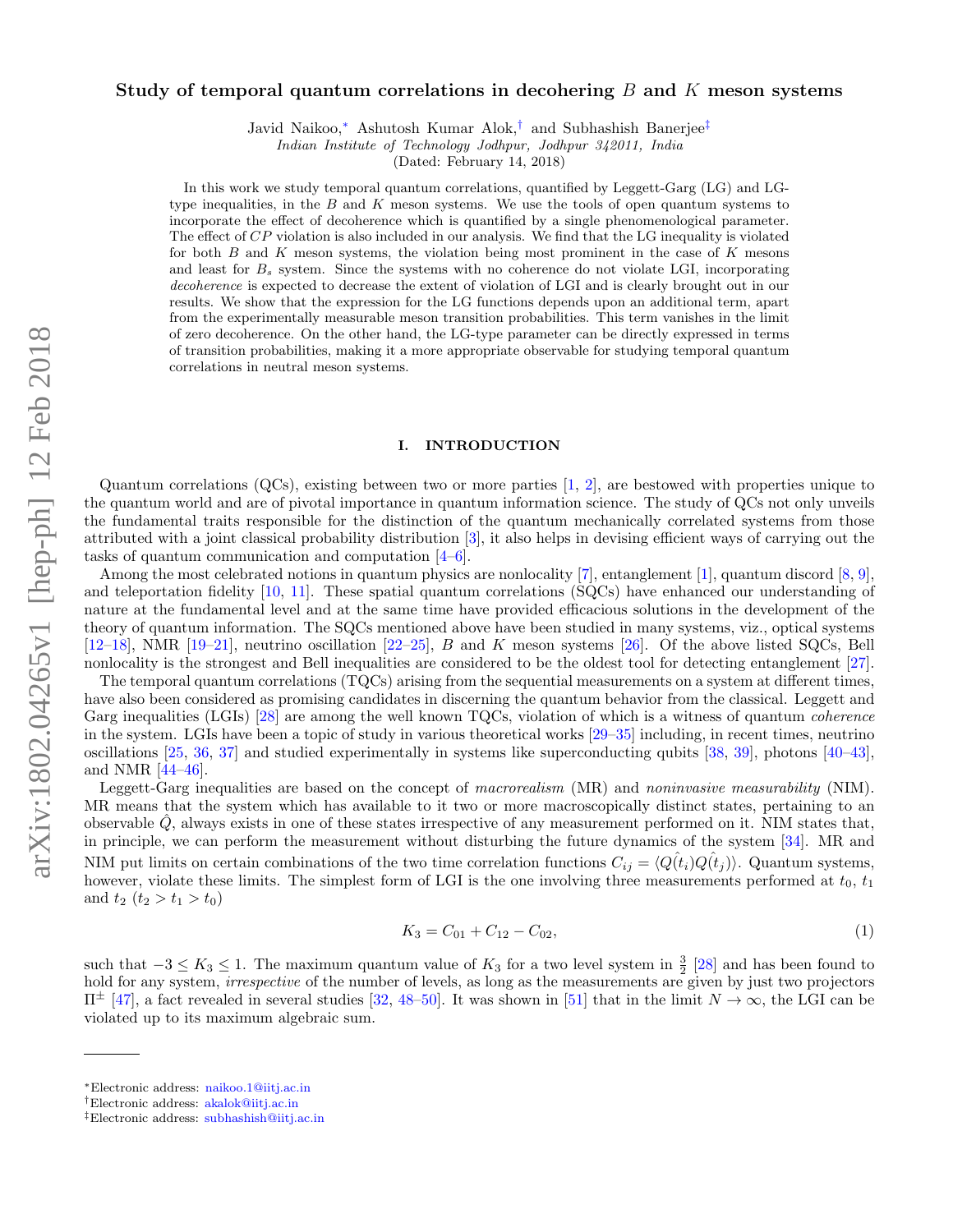The autocorrelation  $C_{12}$  turns out to contain a nonmeasurable quantity and hence reduces the efficacy of Eq. (1) from the experimental point of view. Such limitations of the two time correlations have been discussed in detail in [52–55], and a different approach was developed which involves replacing the NIM by a weaker condition called stationarity. This avoids the need of performing the measurement at the intermediate time  $t_1$  by replacing  $C_{12}$  by  $C_{01}$ , thus leading to an easily testable Leggtt-Garg type inequality (LGtI)

$$
\tilde{K}_3 = 2C_{01} - C_{02} \le 1. \tag{2}
$$

The following set of assumptions [34] are considered important for applying stationarity to a system: (i) macroscopic realism, (ii) the conditional probability  $P(\psi, t + t_0 | \psi, t_0)$  of finding the system in state  $\psi$  at time  $t + t_0$  given that it was in state  $\psi$  at time  $t_0$ , should be invariant under the time translation,  $P(\psi, t + t_0 | \psi, t_0) = P(\psi, t | \psi, 0)$ , (iii) Markovianity and (iv) that the system is prepared in state  $\psi$  at time  $t = 0$ .

In this work, we study the LG and LG-type inequalities in the B and K meson systems. The effect of decoherence is included by using the formalism of open quantum systems. Decoherence, here, is modelled by a single phenomenological parameter [56] which represents the interaction between the one-particle system and its environment. The environment can be attributed to quantum gravity effects [57–64] or it can be due to detector background itself. Apart from decoherence, we also include the effects of  $CP$  violation. We find that the LG inequality is violated for both B and K meson systems. Apart from the experimentally measurable meson transition probabilities, we show that the LG function depends upon an additional term which vanishes in the limit of zero decoherence. The LG-type parameter on the other hand can be directly expressed in terms of transition probabilities.

The plan of this work is as follows. In the next section, we discuss the time evolution of  $B$  and  $K$  meson systems treated as open quantum systems. In Sec. III, we derive the LG and LG-type inequalities for these systems. In Sec. IV, we present our results. Finally, in Sec. V, we make our conclusions.

## II. B AND K MESONS AS OPEN QUANTUM SYSTEMS

In this section, we introduce our formalism for the study of B and K mesons as open quantum systems.

#### A. Kraus representation

Kraus representation [65], describes the time evolution of an *open* quantum system, which is not necessarily unitary unlike the evolution of a closed quantum system. Real physical systems are always entangled with their ambient environment, alternatingly addressed as the reservoir. Kraus representations are very convenient for handling a number of practical problems of open system dynamics  $[66–71]$ . Consider a large system S comprising of two subsystems  $S_a$ and  $S_b$ . At a given time t, let the quantum states corresponding to S,  $S_a$  and  $S_b$  be represented by  $\rho(t)$ ,  $\rho_a(t)$  and  $\rho_b(t)$ , respectively. Then  $\rho_a(t) = Tr_b\{\rho(t)\}\$  and  $\rho_b(t) = Tr_a\{\rho(t)\}\$ . Since the total system is unitary, its evolution is given by

$$
\rho(t) = U(t)\rho(0)U^{\dagger}(t),\tag{3}
$$

where  $U(t)$  is a unitary operator. The evolution of system  $S_a$  will look like

$$
\rho_a(t) = Tr_b\{U(t)\rho(0)U^{\dagger}(t)\}.
$$
\n(4)

If it is possible to recast Eq.  $(4)$  in the following form

$$
\rho_a(t) = \sum_i E_i(t)\rho_a(0)E_i^{\dagger}(t),\tag{5}
$$

such that  $\sum_i E_i(t) E_i^{\dagger}(t) = \mathbb{1}$ , then the evolution of  $\rho_a(t)$  has a Kraus representation and is completely positive.

## B. Time evolution of  $B/K$  mesons

We describe briefly the time evolution of  $B^o(K^o)$  meson system. Since both  $B^o$  and  $K^o$  share the same scheme of dynamics, we discuss only  $B<sup>o</sup>$  system and the results, with appropriate notational changes, will be applicable to the  $K^o$  system. The states of the total system, including the meson and the vacuum  $|0\rangle$ , introduced in order to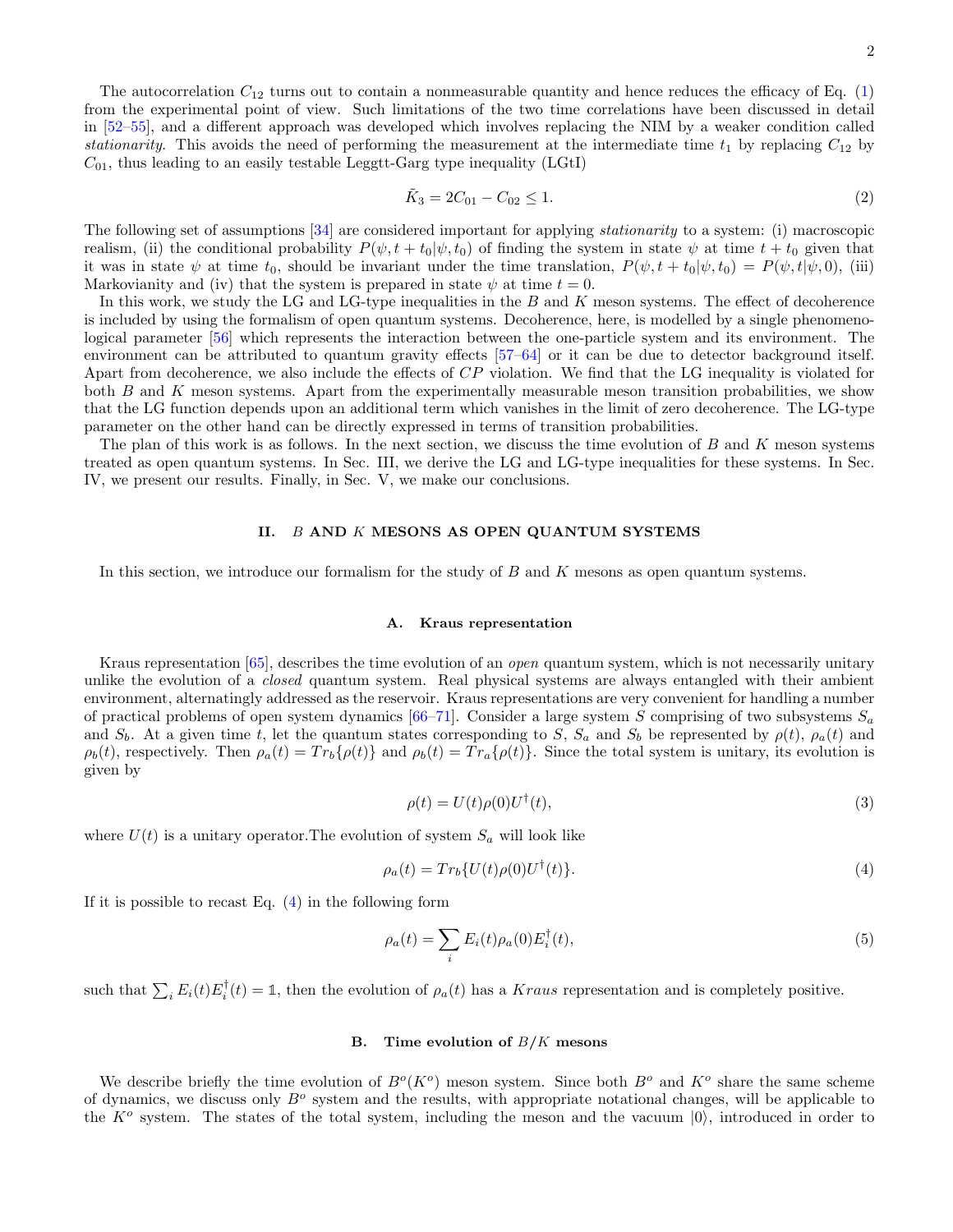incorporate the effect of decay in the meson system, reside in the Hilbert space given by the direct sum  $\mathcal{H}_{B^0} \oplus \mathcal{H}_0$ [56, 72, 73] spanned by the orthonormal vectors  $|B^0\rangle$ ,  $|\bar{B}^0\rangle$  and  $|0\rangle$ 

$$
\left|B^{0}\right\rangle = \begin{pmatrix} 1\\0\\0 \end{pmatrix}; \quad \left|\bar{B}^{0}\right\rangle = \begin{pmatrix} 0\\1\\0 \end{pmatrix}; \quad \left|0\right\rangle = \begin{pmatrix} 0\\0\\1 \end{pmatrix}.
$$
 (6)

Here  $B^0$  stands for  $B_d^0/B_s^0$  mesons. The mass eigenstates  $\{|B_L\rangle, |B_H\rangle\}$  are related to the flavor eigenstates  $\langle |B^o \rangle, |\bar{B}^o \rangle$  by the equations

$$
|B_L\rangle = p|B^o\rangle + q|\bar{B}^o\rangle, \qquad |B_H\rangle = p|B^o\rangle - q|\bar{B}^o\rangle, \qquad (7)
$$

with  $|p|^2 + |q|^2 = 1$ . The time evolution is given by a family of completely positive trace preserving maps forming a one parameter dynamical semigroup. The complete positivity requires the time evolution of a state of the system being represented by the operator-sum representation [65]

$$
\rho(t) = \sum_{i=0} E_i(t)\rho(0)E_i^{\dagger}(t),
$$
\n(8)

where the Kraus operators have the following form

$$
E_0 = |0\rangle\langle 0|,
$$
  
\n
$$
E_1 = \mathcal{E}_{1+}(|B^0\rangle\langle B^0| + |\bar{B}^0\rangle\langle \bar{B}^0|) + \mathcal{E}_{1-}(\frac{p}{q}|B^0\rangle\langle \bar{B}^0| + \frac{q}{p}|\bar{B}^0\rangle\langle B^0|),
$$
  
\n
$$
E_2 = \mathcal{E}_2(\frac{p+q}{2p}|0\rangle\langle B^0| + \frac{p+q}{2q}|0\rangle\langle \bar{B}^0|),
$$
  
\n
$$
E_3 = \mathcal{E}_{3+} \frac{p+q}{2p}|0\rangle\langle B^0| + \mathcal{E}_{3-} \frac{p+q}{2q}|0\rangle\langle \bar{B}^0|,
$$
  
\n
$$
E_4 = \mathcal{E}_4(|B^0\rangle\langle B^0| + |\bar{B}^0\rangle\langle \bar{B}^0| + \frac{p}{q}|B^0\rangle\langle \bar{B}^o| + \frac{q}{p}|\bar{B}^0\rangle\langle B^0|),
$$
  
\n
$$
E_5 = \mathcal{E}_5(|B^0\rangle\langle B^0| + |\bar{B}^0\rangle\langle \bar{B}^0| - \frac{p}{q}|B^0\rangle\langle \bar{B}^0| - \frac{q}{p}|\bar{B}^0\rangle\langle B^0|).
$$

Here the coefficients are

$$
\mathcal{E}_{1\pm} = \frac{1}{2} \left[ e^{-(2im_L + \Gamma_L + \lambda)t/2} \pm e^{-(2im_H + \Gamma_H + \lambda)t/2} \right],\tag{9a}
$$

$$
\mathcal{E}_2 = \sqrt{\frac{Re[\frac{p-q}{p+q}]}{|p|^2 - |q|^2} \left(1 - e^{-\Gamma_L t} - (|p|^2 - |q|^2)^2 \frac{|1 - e^{-(\Gamma + \lambda - i\Delta m)t}|^2}{1 - e^{-\Gamma_H t}}\right)},\tag{9b}
$$

$$
\mathcal{E}_{3\pm} = \sqrt{\frac{Re[\frac{p-q}{p+q}]}{(|p|^2 - |q|^2)(1 - e^{-\Gamma_H t})}} \Big[ 1 - e^{-\Gamma_H t} \pm (1 - e^{-(\Gamma + \lambda - i\Delta_m)t}) (|p|^2 - |q|^2) \Big],\tag{9c}
$$

$$
\mathcal{E}_4 = \frac{e^{-\Gamma_L t/2}}{2} \sqrt{1 - e^{-\lambda t}},\tag{9d}
$$

$$
\mathcal{E}_5 = \frac{e^{-\Gamma_H t/2}}{2} \sqrt{1 - e^{-\lambda t}}.\tag{9e}
$$

A meson initially in state  $\rho_{B^0}(0) = |B^0\rangle \langle B^0|$  or  $\rho_{\bar{B}^0}(0) = |B^0\rangle \langle \bar{B}^0|$ , after time t, evolves to

$$
\rho_{B^0}(t) = \frac{1}{2} e^{-\Gamma t} \begin{pmatrix} a_{ch} + e^{-\lambda t} a_c & (\frac{q}{p})^*(-a_{sh} - ie^{-\lambda t} a_s) & 0\\ (\frac{q}{p})(-a_{sh} + ie^{-\lambda t} a_s) & |\frac{q}{p}|^2 a_{ch} - e^{-\lambda t} a_c & 0\\ 0 & 0 & \rho_{33}(t) \end{pmatrix},
$$
(10)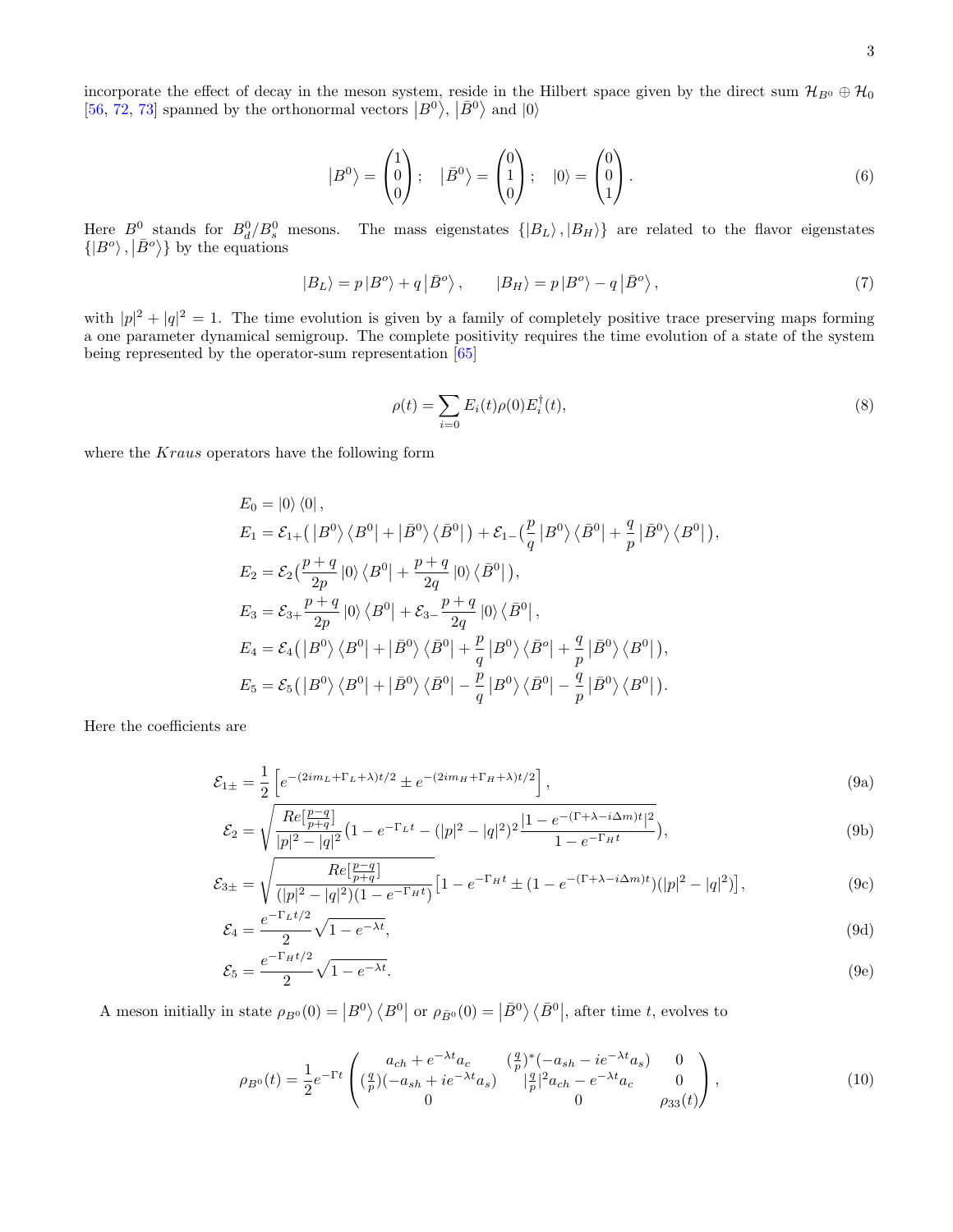and

$$
\rho_{\bar{B}^0}(t) = \frac{1}{2} e^{-\Gamma t} \begin{pmatrix} |\frac{p}{q}|^2 (a_{ch} - e^{-\lambda t} a_c) & (\frac{p}{q})(-a_{sh} + ie^{-\lambda t} a_s) & 0\\ (\frac{p}{q})^*(-a_{sh} - ie^{-\lambda t} a_s) & a_{ch} + e^{-\lambda t} a_c & 0\\ 0 & 0 & \tilde{\rho}_{33}(t) \end{pmatrix} . \tag{11}
$$

Here,  $a_{ch}$  (  $a_{sh}$ ) and  $a_c$  ( $a_s$ ) stand for the hyperbolic functions  $\cosh\left(\frac{\Delta\Gamma t}{2}\right)$  (sinh  $\left(\frac{\Delta\Gamma t}{2}\right)$ ) and the trigonometric functions cos  $[\Delta mt]$  (sin  $[\Delta mt]$ ), respectively. p and q are defined in Eq. (7).  $\Delta \vec{\Gamma} = \Gamma_L - \Gamma_H$  is the difference of the decay width  $\Gamma_L$  (for  $B^o_L$ ) and  $\Gamma_H$  (for  $B^o_H$ ).  $\Gamma = \frac{1}{2}(\Gamma_L + \Gamma_H)$  is the average decay width. The mass difference  $\Delta m = m_H - m_L$ , where  $m_H$  and  $m_L$  are the masses of  $\bar{B}_H^o$  and  $B_L^o$  states, respectively. The strength of the interaction between the one particle system and its environment is quantified by  $\lambda$ , the *decoherence* parameter [74]. The elements  $\rho_{33}(t)$  and  $\tilde{\rho}_{33}(t)$ are known functions of B physics parameters, not used in this work. In the following section, we use this formalism to develop the LGI and LGtI for the meson systems.

#### III. TEMPORAL QUANTUM CORRELATIONS IN B/K SYSTEMS

#### A. Leggett-Garg inequality

Leggett-Garg inequalities, often referred to as the temporal Bell inequalities, place bounds on certain combinations of the two time autocorrelations  $C_{ij}$ , defined in terms of the joint probabilities as [28, 75, 76]

$$
C_{ij} = p(^{+}t_{i})q(^{+}t_{j}|^{+}t_{i}) - p(^{+}t_{i})q(^{-}t_{j}|^{+}t_{i}) - p(^{-}t_{i})q(^{+}t_{j}|^{-}t_{i}) + p(^{-}t_{i})q(^{-}t_{j}|^{-}t_{i}), \qquad (12)
$$

where  $p({}^at_i)$  is the probability of obtaining the result  $a = \pm 1$  at  $t_i$ , and  $q({}^bt_j|{}^at_i)$  is the conditional probability of getting result  $b = \pm 1$  at time  $t_j$ , given that result  $a = \pm 1$  was obtained at  $t_i$ . To find the probabilities involved in Eq. (12), we define the projector  $\Pi^{\pm}$  related to the eigenspace of the dichotomic operator  $\hat{Q}$ , such that the probability of obtaining outcome  $a$  at time  $t_i$  is

$$
p({}^{a}t_{i}) = Tr{\Pi^{a}\rho(t_{i})} = Tr{\Pi^{a}\sum_{\mu}K_{\mu}(t_{i})\rho(0)K_{\mu}^{\dagger}(t_{i})}.
$$
\n(13)

The density matrix corresponding to the measurement result a obtained at  $t_i$  is given by the von Neumann rule

$$
\rho^{a}(t_i) = \frac{\Pi^{a}\rho(t_i)\Pi^{a}}{Tr\{\Pi^{a}\rho(t_i)\}} = \frac{\Pi^{a}\sum_{\mu}K_{\mu}(t_i)\rho(0)K_{\mu}^{\dagger}(t_i)\Pi^{a}}{p({}^{a}t_i)},
$$
\n(14)

this state evolves until  $t_j$ , when the state of the system looks like  $\sum_{\nu} K_{\nu}(t_j-t_i)\rho^a(t_i)K_{\nu}^{\dagger}(t_j-t_i)$ , so that the probability of obtaining outcome b at time  $t_j$ , given that a was obtained at time  $t_i$ , is given by

$$
q(^{b}t_{j}|^{a}t_{i}) = \frac{Tr\{\Pi^{b}\sum_{\nu,\mu}K_{\nu}(t_{j}-t_{i})\Pi^{a}K_{\mu}(t_{i})\rho(0)K_{\mu}^{\dagger}(t_{i})\Pi^{a}K_{\nu}^{\dagger}(t_{j}-t_{i})\}}{p(^{a}t_{i})}.
$$
\n(15)

A generic term in the right-hand side of Eq. (12) becomes

$$
p({}^{a}t_{i})q({}^{b}t_{j}|{}^{a}t_{i}) = Tr\{\Pi^{b}\sum_{\nu}K_{\nu,\mu}(t_{j}-t_{i})\Pi^{a}K_{\mu}(t_{i})\rho(0)K_{\mu}^{\dagger}(t_{i})\Pi^{a}K_{\nu}^{\dagger}(t_{j}-t_{i})\}.
$$
 (16)

With some algebra, we can show that the two time correlations turn out to be [76]

$$
C_{ij} = 1 - 2p(t1) - 2p(t2) + 4Re[g(ti, tj)],
$$
\n(17)

where

$$
g(t_i, t_j) = Tr\left\{\Pi^+\sum_{\nu} K_{\nu}(t_j - t_i)\Pi^+\rho(t_i)K_{\nu}^{\dagger}(t_j - t_i)\right\}.
$$
\n(18)

We consider a dichotomic quantity  $Q = \pm 1$  for our *three* level system, such that each level is associated with a definite value of Q. Assigning the same value of Q to different states is irrelevant from the macrorealistic point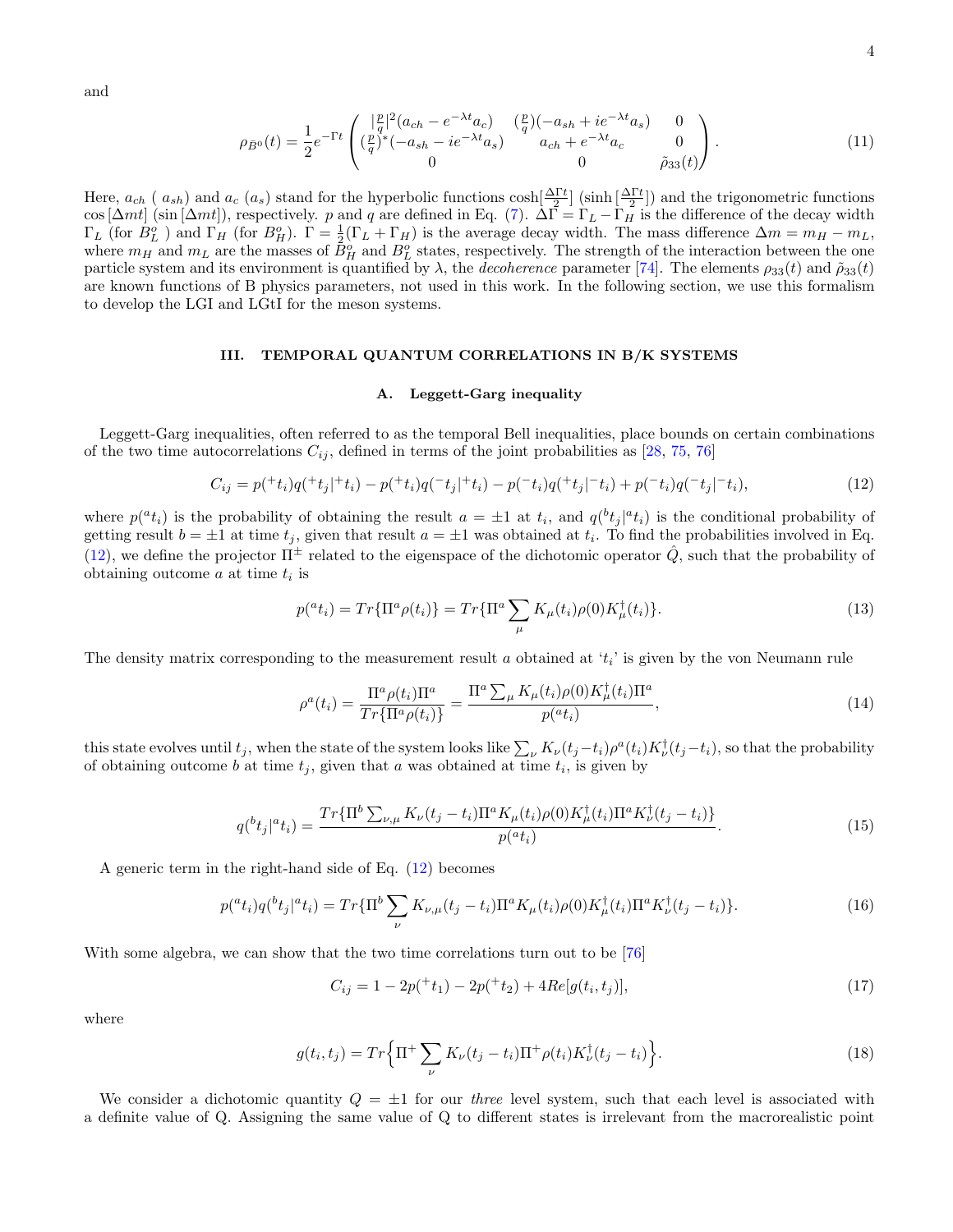of view and does not change the bounds of Eq. (1) [51]. Let us assume that at time  $t = 0$ , the meson was in state  $\rho_{\bar{B}0}$ . This state evolves to  $\rho_{\bar{B}0(t_i)}$  at time  $t_i$  and is given by Eq. (11). We define the dichotomic operator  $\Pi = \Pi^+ - \Pi^- = \Pi_{B^0} - (\Pi_{\bar{B}^o} + \Pi_0)$ , where  $\Pi_x = |x\rangle \langle x|$ . Now

$$
p(^{+}t_{i}) = Tr{\{\Pi^{+}\rho_{\bar{B}_{0}}(t_{i})\}} = [\rho_{\bar{B}_{0}}(t_{i})]_{11} = |p/q|^{2} \frac{e^{-\Gamma t_{i}}}{2} \bigg[ \cosh(\frac{\Delta \Gamma t_{i}}{2}) - e^{-\lambda t_{i}} \cos(\Delta mt_{i}) \bigg]. \tag{19}
$$

Thus,  $p(t_i) = \mathcal{P}_{\bar{B}^0B^0}(t_i)$  is the transition probability from state  $\rho_{\bar{B}^0}$  to  $\rho_{B^0}$  at time  $t_i$ . With the assumption of equal time measurements  $t_2 - t_1 = t_1 - 0 = \Delta t$ , we have the following expression for  $C_{12}$ 

$$
C_{12} = 1 - 4\mathcal{P}_{\bar{B}^0 B^0}(\Delta t) + 4Re[g(\Delta t)],\tag{20}
$$

with

$$
g(t_1, t_2) = 2\mathcal{P}_{\bar{B}^0 B^0}(\Delta t)\mathcal{P}_{\bar{B}^0 \bar{B}^0}(\Delta t) + |\frac{p}{q}|^2 \frac{e^{-2\Gamma \Delta t} (e^{-2\lambda \Delta t} - 1)}{4}.
$$
\n(21)

Here  $\mathcal{P}_{\bar{B}^0\bar{B}^0}(\Delta t)$  and  $\mathcal{P}_{\bar{B}^0B^0}(\Delta t)$  are the survival and transition probabilities, respectively, for the meson which started in state  $\rho_{\bar{B}^0} = |\bar{B}^0\rangle \langle \bar{B}^0|$  at time  $t = 0$ . The survival probability of  $\bar{B}^o$  has the following form:

$$
\mathcal{P}_{\bar{B}^0\bar{B}^0}(t) = \frac{e^{-\Gamma t}}{2} \left[ \cosh(\frac{\Delta \Gamma t}{2}) + e^{-\lambda t} \cos(\Delta mt) \right]. \tag{22}
$$

The LG function finally becomes

$$
K_3 = 1 - 4P_{\bar{B}^0 B^0}(\Delta t) + 8P_{\bar{B}^0 B^0}(\Delta t)P_{\bar{B}^0 \bar{B}^0}(\Delta t) + |p/q|^2 e^{-2\Gamma \Delta t} (e^{-2\lambda \Delta t} - 1).
$$
\n(23)

 $CP$  violation implies that  $|p/q| \neq 1$ . The above developed formalism also applies to the K meson case with some notational changes. The CP violating parameter for K mesons  $\epsilon$  can be expressed in terms of p and q by the following relation  $\epsilon = \frac{p-q}{p+q}$ .

#### B. Leggett-Garg type inequality

The assumption of noninvasive measurability makes it difficult to test the Leggett-Garg inequality experimentally. Different measurement strategies like negative outcome measurement, delayed choice measurement, weak measurements [38, 40, 77–79] have been devoted to this effect. Another formalism developed in [52, 53], replacing the assumption of noninvasive measurability by "stationarity", leads to easily testable inequalities using projective (von Neumann) measurements. According to the stationarity assumption, the conditional probability  $q(t_i, t_j)$  to find a system in state j at time  $t_j$ , if it was in state i at time  $t_i$  only depends on the time difference  $t_j - t_i$ , and is expected to hold not only for idealized closed quantum systems, but also in open quantum systems subjected to purely Markovian noise at a rate  $\gamma$  such that the two time correlations are exponentially damped by a factor  $\gamma(t_2 - t_1)$  [55]. The full set of assumptions (i)-(iv), for the stationarity to hold for a system, as given in Sec. (I), turns out to be applicable in the context of K and B meson systems. Given that the state of the meson at time  $t = 0$  is  $|\bar{B}^o\rangle$ , it can be shown that Markovian dynamics described by the Kraus operators in Sec. (II) lead to the time translation invariance of the conditional probability, i.e.,  $P(\bar{B}^o, t + t_0 | \bar{B}^o, t_0) = P(\bar{B}^o, t | \bar{B}^o, 0)$ . With the assumption of stationarity, the Leggett-Garg type inequality, Eq. (2), becomes

$$
\tilde{K}_3 = 1 - 4P_{\bar{B}^o B^o}(\Delta t) + 2P_{\bar{B}^o B^o}(2\Delta t). \tag{24}
$$

Therefore, a knowledge of the transition probabilities at times  $\Delta t$  and  $2\Delta t$  would allow one to compute  $K_3$  according to Eq. (24), such that  $K_3 > 1$  shows the nonclassical nature of the neutral meson oscillations. It should be noted that Eq. (24) is expressed completely in terms of directly measurable quantities such as transition probabilities unlike Eq. (23), which contains a term  $(|p/q|^2e^{-2\Gamma\Delta t}(e^{-2\Delta t}-1))$ , apart from the survival and transition probabilities. However, it can be seen that in the limit of neglecting decoherence effects, Eq. (23), can also be expressed directly in terms of survival and transition probabilities.

The experiments on the  $B^0(K^0)$  meson systems involve determination of their flavor at the time of production or decay. This is done by analyzing the flavor specific decays. For e.g., a  $B_d^0$  meson can decay into a positron (or a  $\mu^+$ ), a neutrino and a hadron with a branching ratio of ~0.1. This semileptonic decay is induced by the quark level transition  $\bar{b} \to \bar{c} l^+ \nu_l$ , with  $l = e, \mu$ . On the other hand, the corresponding decay of a  $\bar{B}_d^0$  meson results in an electron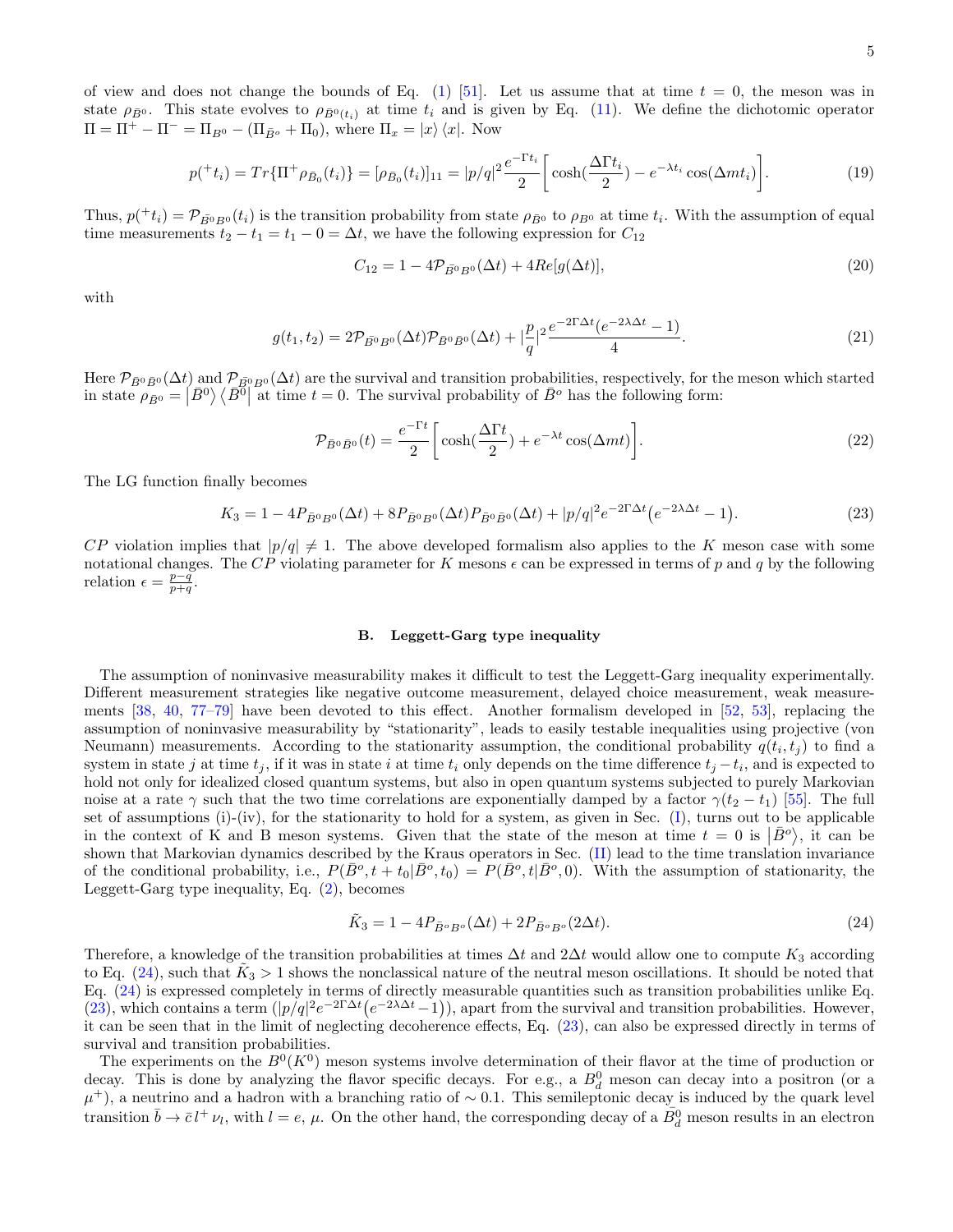

FIG. 1: The left, middle and right panels of the figure depict the LG function  $K_3$  plotted w.r.t the dimensionless quantity  $\Delta t/\tau$ for the K,  $B_d$  and  $B_s$  mesons, respectively. Here  $\Delta t$  is the time between successive measurements and  $\tau$  is the mean lifetime of respective mesons. Dashed and solid curves correspond to the cases with and without decoherence, respectively. For the K system, the mean lifetime is  $\tau_K = 1.7889 \times 10^{-10} s$ . Also,  $\Gamma = 5.59 \times 10^9 s^{-1}$ ,  $\Delta \Gamma = 1.1174 \times 10^{10} s^{-1}$ ,  $\lambda = 2.0 \times 10^8 s^{-1}$ and  $\Delta m = 5.302 \times 10^9 \text{ s}^{-1}$  [80]. Here we used  $Re(\epsilon) = 1.596 \times 10^{-3}$  and  $|\epsilon| = 2.228 \times 10^{-3}$  [81]. For the  $B_d$  system,  $\tau_{B_d} = 1.518 \times 10^{-12} s$ ,  $\Gamma = 6.58 \times 10^{11} s^{-1}$ ,  $\Delta \Gamma = 0$ ,  $\lambda = 0.012 \times 10^{12} s^{-1}$  and  $\Delta m = 0.5064 \times 10^{12} s^{-1}$  [82]. The CF violating parameter used here is  $\left|\frac{q}{p}\right| = 1.010$  [82]. Finally, for the  $B_s$  meson,  $\tau_{B_s} = 1.509 \times 10^{-12} s$ ,  $\Gamma = 0.6645 \times 10^{12} s^{-1}$ ,  $\Delta\Gamma = 0.086 \times 10^{12} \text{ s}^{-1}$ ,  $\lambda = 0.012 \times 10^{12} \text{ s}^{-1}$  and  $\Delta m = 17.757 \times 10^{12} \text{ s}^{-1}$  [82]. The value of the CP violating parameter here is  $\frac{q}{p} = 1.003$  [82]. As we do not have any experimental bound on the decoherence parameter  $\lambda$  for the  $B_s$  system, we assume it to be the same as that of the  $B_d$  system.

(or a  $\mu$ <sup>-</sup>) in the final state. Thus, in general, the charge of the final state lepton is same as the charge of the decaying quark. This is known as the  $\Delta B = \Delta Q$  rule for the semileptonic decays of B mesons and is assumed in most of the experimental analysis. Hence, the charge of the final state lepton in the semi-leptonic decays of a neutral meson usually determines the flavor of that meson at the time of decay.

The process of determination of the initial flavor of a neutral meson is called tagging. This is achieved by making use of the rule of associated production. The mesons are produced either by strong or electromagnetic interactions and hence a quark is always produced in association with its anti-quark as flavor is conserved in these interactions. Thus, if a quark q is detected at one end of the detector then at the quark at the other end has to be  $\bar{q}$ . Now if a charged meson is produced in association with a neutral meson, then the decay of the charged meson determines the flavor of the neutral meson at production. This is so because the charged meson cannot oscillate. The survival and oscillation probability of the neutral meson can then be measured by identifying the charge of the lepton in its semileptonic decay. If two entangled neutral mesons are produced, as in the  $e^+e^-$  colliders by the process  $e^+e^- \to \Upsilon(4S) \to B_d^0 \bar{B}_d^0$ , then detecting the flavor specific final state of one meson, say at time  $t_1$ , determines the flavor of that meson as well as the other meson at that time  $t_1$ . The oscillation probability of the tagged meson is then determined by identifying its final flavor specific state.

## IV. RESULTS AND DISCUSSION

The left panel of Fig.  $(1)$  shows the variation of the LG function K<sub>3</sub>, as a function of the dimensionless quantity  $\Delta t/\tau_K$ . It can be seen from the figure that the LG inequality is violated for about  $\Delta t = \tau_K$ . The middle and right panels of Fig. (1) depict the variation of the LG function for the  $B_d$  and  $B_s$  mesons, respectively. One can see that the violation in the  $B_d$  meson system sustains for about  $\Delta t = \tau_{B_d}$  while for the  $B_s$  meson system the violation is roughly for  $\Delta t \approx 0.5 \tau_{B_s}$ . The maximum violation of LGI occurs around  $\Delta t \approx 0.41 \tau_K$ ,  $\Delta t \approx 0.37 \tau_{B_d}$  and  $\Delta t \approx 0.037 \tau_{B_s}$  for  $K, B_d$  and  $B_s$  meson systems, respectively.

The figures clearly bring out the point that from the genesis of its decay [73], the meson systems violate the upper threshold value of  $K_3 = 1$ , indicative of quantum behavior, and quickly fall below one. The  $K_3$  value for K meson remains above one longest while  $B_s$  does it for the shortest time. In addition, the  $B_s$  meson exhibits an additional recurrence behavior. In order to have an understanding of this recurrence behavior, we re-write Eq. (23) as

$$
K_3 = 1 + |p/q|^2 \left[ 2e^{-(\Gamma + \lambda)\Delta t} \cos(\Delta m \Delta t) - e^{-2(\Gamma + \lambda)\Delta t} \cos(2\Delta m \Delta t) - 2e^{-\Gamma \Delta t} \cosh(\Delta \Gamma \Delta t/2) + e^{-2\Gamma \Delta t} \cosh(\Delta \Gamma \Delta t) \right].
$$
\n(25)

One can then see that the oscillating behavior in the case of  $B_s$  meson system could be attributed to the mass term  $\Delta m$  (Eq. (25)), which plays the role of frequency, and is more than 35 times the corresponding value for the  $B_d$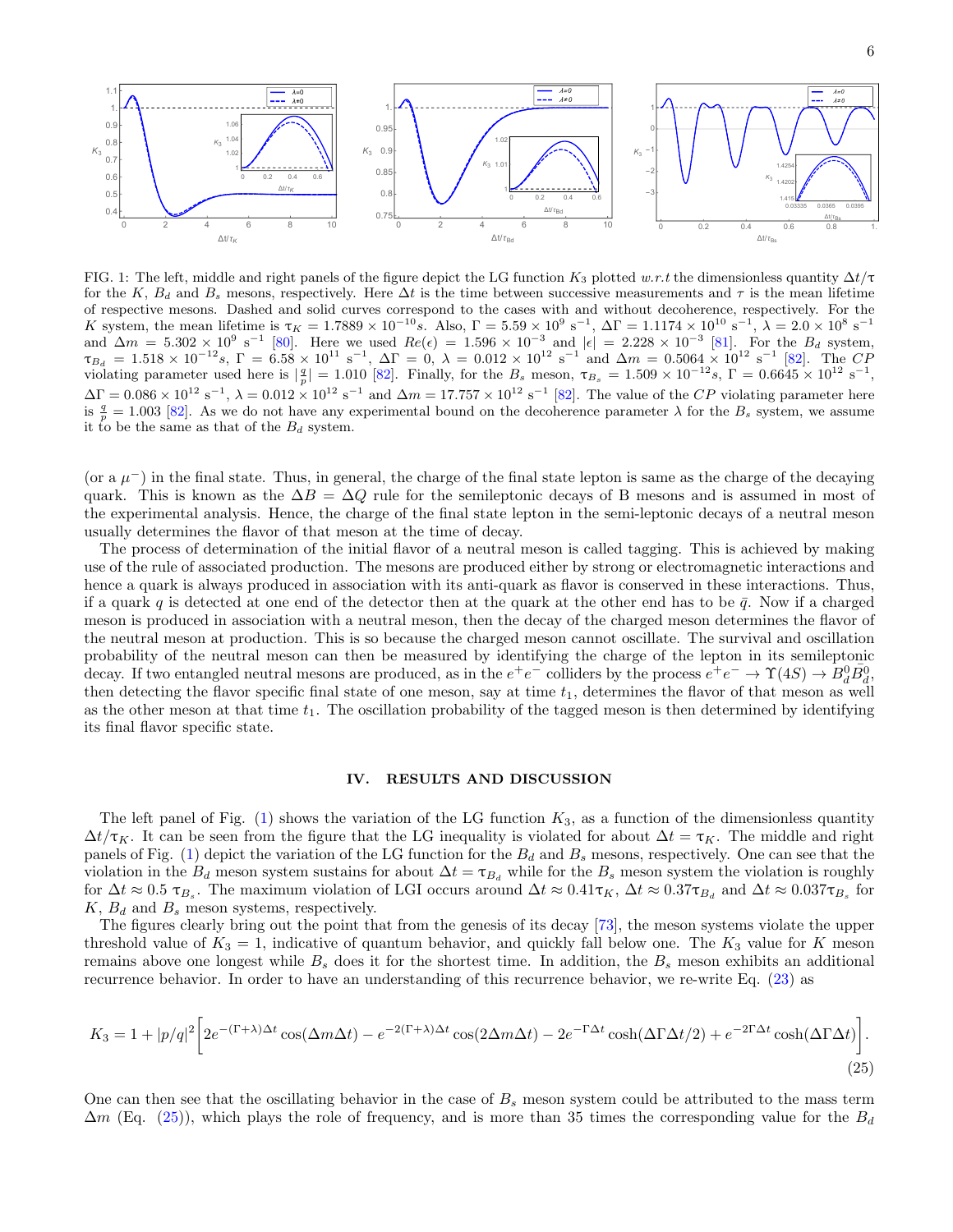meson system.

From Eq. (24), we find that the LG-type inequality is in terms of the transition probabilities only. Fig. (2) shows the deviation of the LG-type function,  $\tilde{K}_3$  (24), from the LG-function  $(K_3)$ . It is clear from the figure that the deviation is very small. Thus, a study of the LG inequality in mesons, using  $\tilde{K_3}$ , Eq. (24), in terms of experimentally measurable quantities would be well justified. Eq. (24) demands the knowledge of the transition probabilities at  $\Delta t$ and 2 $\Delta t$ , for example,  $(0.5\tau_K, \tau_K)$  for the K meson system.



FIG. 2: Plot of the difference of LG-function  $K_3$  and LG-type function  $\tilde{K_3}$  in the case of K meson system. The various parameters used are the same as in Fig. (1).

Looking at the form of Eq. (23), it can be seen that the only nonmeasurable term in the equation is  $|p/q|^2e^{-2\Gamma\Delta t}(e^{-2\lambda\Delta t}-1)$ ; we call this term  $\mathcal{D}_B$  and  $\mathcal{D}_K$  for the case of B meson and K meson systems, respectively. In the limit of zero decoherence,  $\lambda \to 0$ ,  $\mathcal{D}_{B/K} \to 0$ , rendering the LG function, Eq. (23), in terms of measurable survival and transition probabilities

$$
K_3(\lambda = 0) = 1 - 4P_{\bar{B}^0 B^0}(\Delta t) + 8P_{\bar{B}^0 B^0}(\Delta t)P_{\bar{B}^0 \bar{B}^0}(\Delta t). \tag{26}
$$

The variation of  $\mathcal{D}_B$  and  $\mathcal{D}_K$  with  $\Delta t/\tau_{K/B_{d(s)}}$  is shown in Fig. 3. It is obvious from the figure that these terms



FIG. 3: The nonmeasurable term  $\mathcal{D}_K = |(1+\epsilon)/(1-\epsilon)|^2 e^{-2\Gamma\Delta t} (e^{-2\Delta t} - 1)$  for K-meson system and  $\mathcal{D}_{Bd(s)} =$  $|p/q|^2e^{-2\Gamma\Delta t}(e^{-2\lambda\Delta t}-1)$  for  $B_{d(s)}$ -meson system, plotted against  $\Delta t/\tau_{K/B_{d(s)}}$ . The various parameters used in the two cases are the same as mentioned in the caption of Fig. (1).

are small compared with the maximum value attained by the LG function  $K_3$ .

## V. CONCLUSION

In this work, we study the violation of LG and LG-type inequalities in  $B$  and  $K$  mesons within the framework of open quantum systems. It is found that LGI is violated in both  $K$  and  $B$  meson systems. This violation lasts for a longer time in the case of  $K$  mesons as compared to that of  $B$  mesons. In the case of  $B$  meson systems, the violation lasts longer for  $B_d$  mesons as compared to the  $B_s$  system. We show that the LG function  $K_3$ , apart form the measurable survival and transition probabilities, contains a nonmeasurable term which is small compared to the maximum value attained by it and vanishes in the approximation of zero decoherence. Since systems with no coherence do not violate LGI, the effect of decoherence should result in decreasing the extent of the violation, as observed in Fig. (1). Further, it is highlighted in this work that the LG-type function, unlike LG function, can be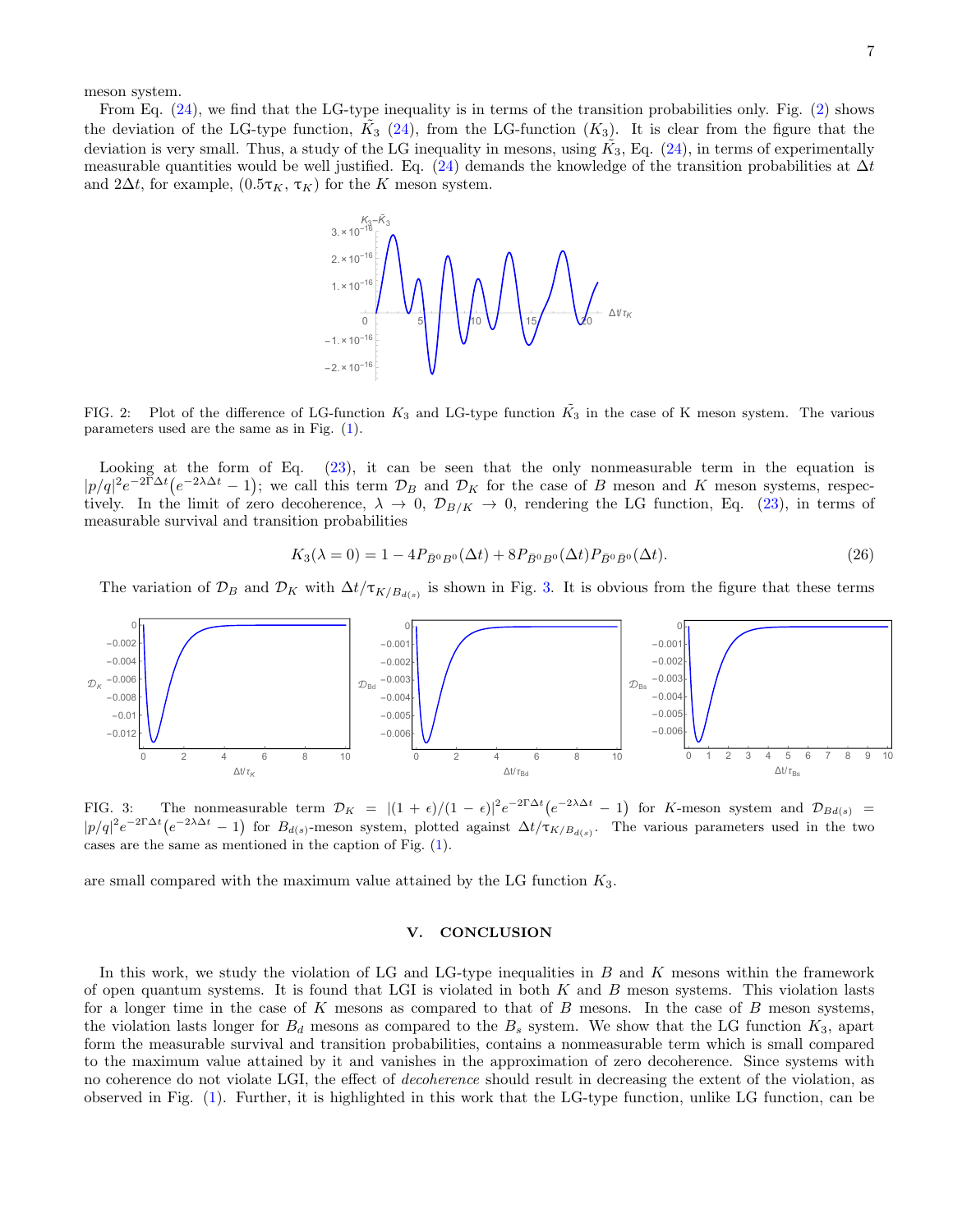expressed completely in terms of experimentally measurable quantities. Hence, LG type inequality is seen to be more suitable for understanding the nature of temporal quantum correlations in meson systems.

- [1] R. Horodecki, P. Horodecki, M. Horodecki, and K. Horodecki, Rev. Mod. Phys. 81, 865 (2009).
- [2] K. Modi, A. Brodutch, H. Cable, T. Paterek, and V. Vedral, Rev. Mod. Phys. 84, 1655 (2012).
- [3] J. F. Clauser and A. Shimony, Rep. Prog. Phys. 41, 1881 (1978).
- [4] N. Gisin, G. Ribordy, W. Tittel, and H. Zbinden, Rev. Mod. Phys. 74, 145 (2002).
- [5] R. Raussendorf and H. J. Briegel, Phys. Rev. Lett. 86, 5188 (2001).
- [6] H. J. Briegel, D. E. Browne, W. Dür, R. Raussendorf, and M. Van den Nest, Nat. Phys. 5, 19 (2009).
- [7] J. S. Bell, Physics (Long Island City, N.Y.) 1, 195 (1964).
- [8] H. Ollivier and W. H. Zurek, Phys. Rev. Lett. 88, 017901 (2001).
- [9] L. Henderson and V. Vedral, J. Phys. A 34, 6899 (2001).
- [10] M. Barrett, J. Chiaverini, T. Schaetz, J. Britton, W. Itano, J. Jost, E. Knill, C. Langer, D. Leibfried, R. Ozeri, et al., Nature (London) 429, 737 (2004).
- [11] S. Adhikari and S. Banerjee, Phys. Rev. A 86, 062313 (2012).
- [12] A. Aspect, P. Grangier, and G. Roger, Phys. Rev. Lett. 47, 460 (1981).
- [13] W. Tittel, J. Brendel, B. Gisin, T. Herzog, H. Zbinden, and N. Gisin, Phys. Rev. A 57, 3229 (1998).
- [14] W. Tittel, J. Brendel, H. Zbinden, and N. Gisin, Phys. Rev. Lett. 81, 3563 (1998).
- [15] G. Weihs, T. Jennewein, C. Simon, H. Weinfurter, and A. Zeilinger, Physical Review Letters **81**, 5039 (1998).
- [16] I. Chakrabarty, S. Banerjee, and N. Siddharth, Quantum Information and Computation 11, 0541 (2011).
- [17] B. Lanyon, P. Jurcevic, C. Hempel, M. Gessner, V. Vedral, R. Blatt, and C. Roos, Phys. Rev. Lett. 111, 100504 (2013).
- [18] J. Naikoo, K. Thapliyal, A. Pathak, and S. Banerjee, arXiv:1712.04154 ().
- [19] A. R. Kessel and V. L. Ermakov, arXiv preprint quant-ph/0011002 (2000).
- [20] K. Dorai, A. Kumar, et al., Pramana 56, L705 (2001).
- [21] R. Laflamme, D. G. Cory, C. Negrevergne, and L. Viola, quant-ph/0110029 .
- [22] M. Blasone, F. Dell'Anno, S. De Siena, and F. Illuminati, Europhys. Lett.) 85, 50002 (2009).
- [23] A. K. Alok, S. Banerjee, and S. U. Sankar, Nucl. Phys. B **909**, 65 (2016).
- [24] S. Banerjee, A. K. Alok, R. Srikanth, and B. C. Hiesmayr, Eur. Phys. J. C 75, 487 (2015).
- [25] J. Naikoo, A. K. Alok, S. Banerjee, S. U. Sankar, G. Guarnieri, and B. C. Hiesmayr, arXiv:1710.05562 ().
- [26] S. Banerjee, A. K. Alok, and R. MacKenzie, Eur. Phys. J. Plus 131, 1 (2016).
- [27] O. Gühne and G. Tóth, Phys. Rep.  $474$ , 1 (2009).
- [28] A. J. Leggett and A. Garg, Phys. Rev. Lett. 54, 857 (1985).
- [29] M. Barbieri, Phys. Rev. A 80, 034102 (2009).
- [30] D. Avis, P. Hayden, and M. M. Wilde, Phys. Rev. A **82**, 030102 (2010).
- [31] N. Lambert, C. Emary, Y.-N. Chen, and F. Nori, Phys. Rev. Lett. **105**, 176801 (2010).
- [32] N. Lambert, R. Johansson, and F. Nori, Phys. Rev. B 84, 245421 (2011).
- [33] A. Montina, Phys. Rev. Lett. **108**, 160501 (2012).
- [34] C. Emary, N. Lambert, and F. Nori, Rep. Prog. in Phys. 77, 016001 (2013).
- [35] J. Kofler and C. Brukner, Phys. Rev. A  $87$ , 052115 (2013).
- [36] J. Formaggio, D. Kaiser, M. Murskyj, and T. Weiss, Phys. Rev. Lett. 117, 050402 (2016).
- [37] Q. Fu and X. Chen, Eur. Phys. J. C 77, 775 (2017).
- [38] A. Palacios-Laloy, F. Mallet, F. Nguyen, P. Bertet, D. Vion, D. Esteve, and A. N. Korotkov, Nat. Phys. 6, 442 (2010).
- [39] J. Groen, D. Ristè, L. Tornberg, J. Cramer, P. C. De Groot, T. Picot, G. Johansson, and L. DiCarlo, Phys. Rev. Lett. 111, 090506 (2013).
- [40] M. Goggin, M. Almeida, M. Barbieri, B. Lanyon, J. O'Brien, A. White, and G. Pryde, Proc. Nat. Acad. Sci. 108, 1256  $(2011).$
- [41] J.-S. Xu, C.-F. Li, X.-B. Zou, and G.-C. Guo, Scientific Reports 1 (2011).
- [42] J. Dressel, C. Broadbent, J. Howell, and A. N. Jordan, Phys. Rev. Lett. **106**, 040402 (2011).
- [43] Y. Suzuki, M. Iinuma, and H. F. Hofmann, New J. Phys. 14, 103022 (2012).
- [44] V. Athalye, S. S. Roy, and T. Mahesh, Phys. Rev. Lett. 107, 130402 (2011).
- [45] A. Souza, I. Oliveira, and R. Sarthour, New J. Phys. 13, 053023 (2011).
- [46] H. Katiyar, A. Shukla, K. R. K. Rao, and T. Mahesh, Phys. Rev. A 87, 052102 (2013).
- [47] C. Budroni, T. Moroder, M. Kleinmann, and O. Gühne, Phys. Rev. Lett. 111, 020403 (2013).
- [48] R. E. George, L. M. Robledo, O. J. Maroney, M. S. Blok, H. Bernien, M. L. Markham, D. J. Twitchen, J. J. Morton, G. A. D. Briggs, and R. Hanson, Proc. Nat. Acad. Sci. 110, 3777 (2013).
- [49] J. Kofler and C. Brukner, Phys. Rev. Lett.  $99, 180403$  (2007).
- [50] M. M. Wilde, J. M. McCracken, and A. Mizel, Pro. R. Soc. A 466, 1347 (2010).
- [51] C. Budroni and C. Emary, Phys. Rev. Lett. **113**, 050401 (2014).
- [52] S. F. Huelga, T. W. Marshall, and E. Santos, Physical Review A 52, R2497 (1995).
- [53] S. F. Huelga, T. W. Marshall, and E. Santos, Physical Review A 54, 1798 (1996).